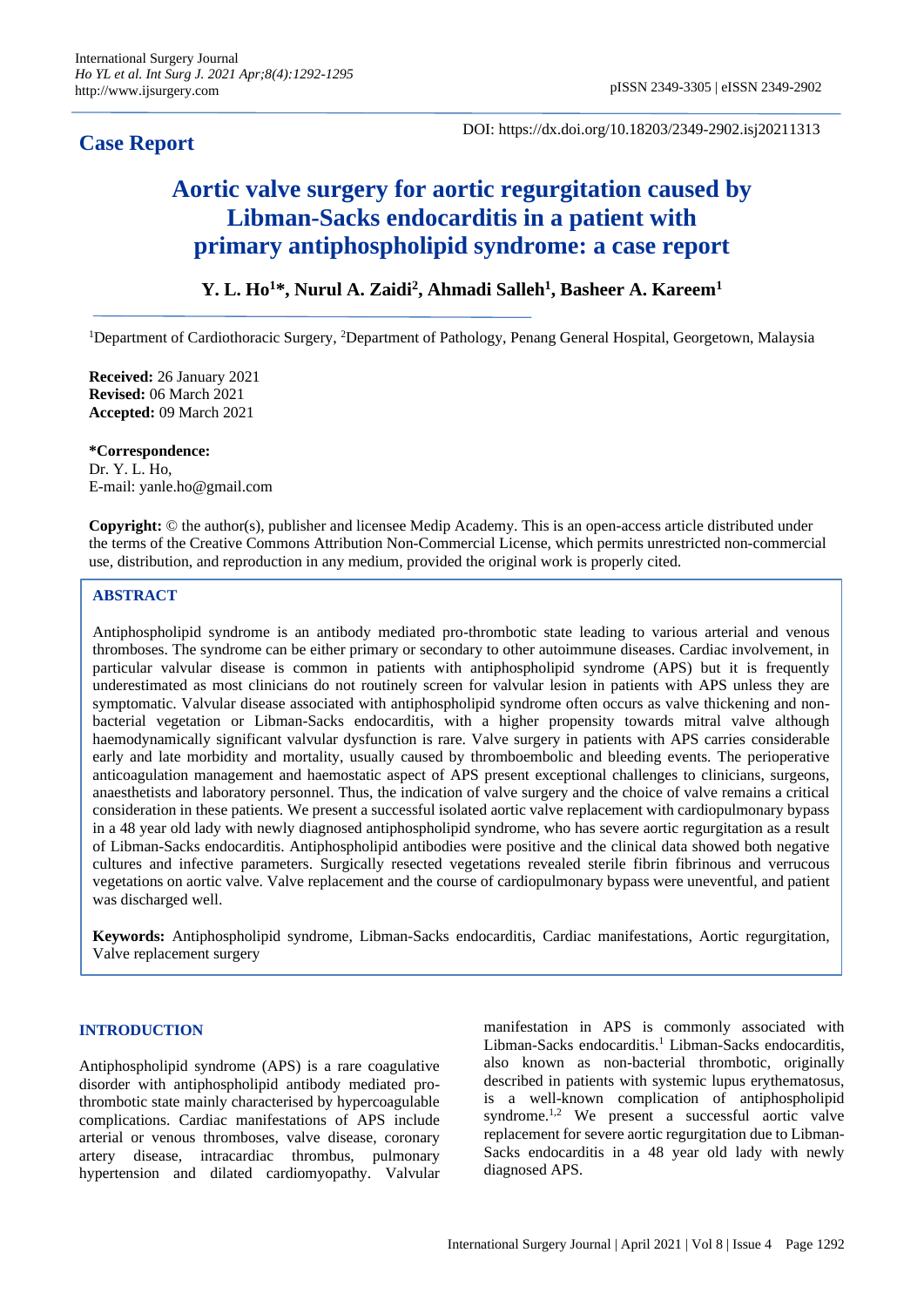#### **CASE REPORT**

A 42 year old lady was admitted to cardiology ward complaining of worsening breathlessness, orthopnea and chest discomfort for one month. Coexisting medical conditions include chronic hypertension on treatment with 2 previous episodes of spontaneous miscarriages and 1 episode of transient ischemic attack few years ago.

Clinically, she was hemodynamically stable with a wide pulse pressure. Finger clubbing was noted with livedo reticularis rashes over bilateral upper and lower limbs without ulcers or thrombophlebitis. Her peripheral pulses were bounding with water-hammered pulse, with a grade-III diastolic murmur heard during cardiac auscultation. In addition, she has elevated jugular venous pressure, crepitation over both lung bases and bilateral pedal oedema.

Echocardiography showed a dilated left atrium and left ventricles. Severe aortic regurgitation (AR) was found with PHT of 156 ms, mean pressure gradient of 32 mmHg, and end diastolic velocity of 29 cm/s. In addition, a vegetation sized 1.2 cm<sup>2</sup> was seen on aortic valve. Mild mitral regurgitation (MR) was also noted with thickened anterior leaflet with mitral regurgitant ERO of 0.12 cm<sup>2</sup> and mitral regurgitant volume of 20 ml. There was minimal pericardial effusion seen but no intracardiac thrombus. Coronary angiography was subsequently done which showed minor disease.

Blood investigation revealed bicytopenic picture of anaemia and thrombocytopenia with elevated activated partial thromboplastin time (aPTT) of 54 s and erythrocyte sedimentation rate (ESR). Otherwise, the reports were not suggestive of infection with normal white cell count and C-reactive protein (CRP), and negative blood cultures. Further hematological investigations revealed positive antinuclear antibody (1:640), Lupus anti-coagulant (LA), anti-smith antibodies and Coombs' test. Subsequent bone marrow aspiration test and cytogenetic studies showed a grossly normal specimen. Anti-phospholipid syndrome was thus diagnosed, and therapeutic enoxaparin therapy was initiated perioperatively.

She underwent aortic valve replacement, and intraoperative exposure of aortic valve revealed verrucous thickening of aortic leafelts with vegetations involving all three cusps, with rolled edge on left coronary cusp. No perforation or destruction of cusp tissue was identified. Following excision of leaflets, a mechanical valve was implanted. The course of cardiopulmonary bypass was uneventful.

Postoperatively, oral anticoagulation therapy was started with international normalized ratio (INR) target of 2.5 to 3.5 and subcutaneous enoxaparin as bridging therapy. There was no excessive bleeding or major thromboembolic complications occurred during in-patient stay. She was well and free of complications at 6 months and one year follow-up. Clinical examinations and echocardiography demonstrated satisfactory aortic valve function. The microbiological culture of the excised vegetations revealed sterile specimens.



**Figure 1: Transthoracic echocardiography shows thickened aortic valve with vegetations attached to aortic cusps.**



**Figure 2: Eosinophilic amorphous material composed of fibrin and platelet thrombi attached to the valve as vegetation; there is no bacterial colonies or fungal organisms identified (hematoxylin and eosin, 20X).**



**Figure 3: Neutrophils and nuclear remnants are seen focally (hematoxylin and eosin, 40X).**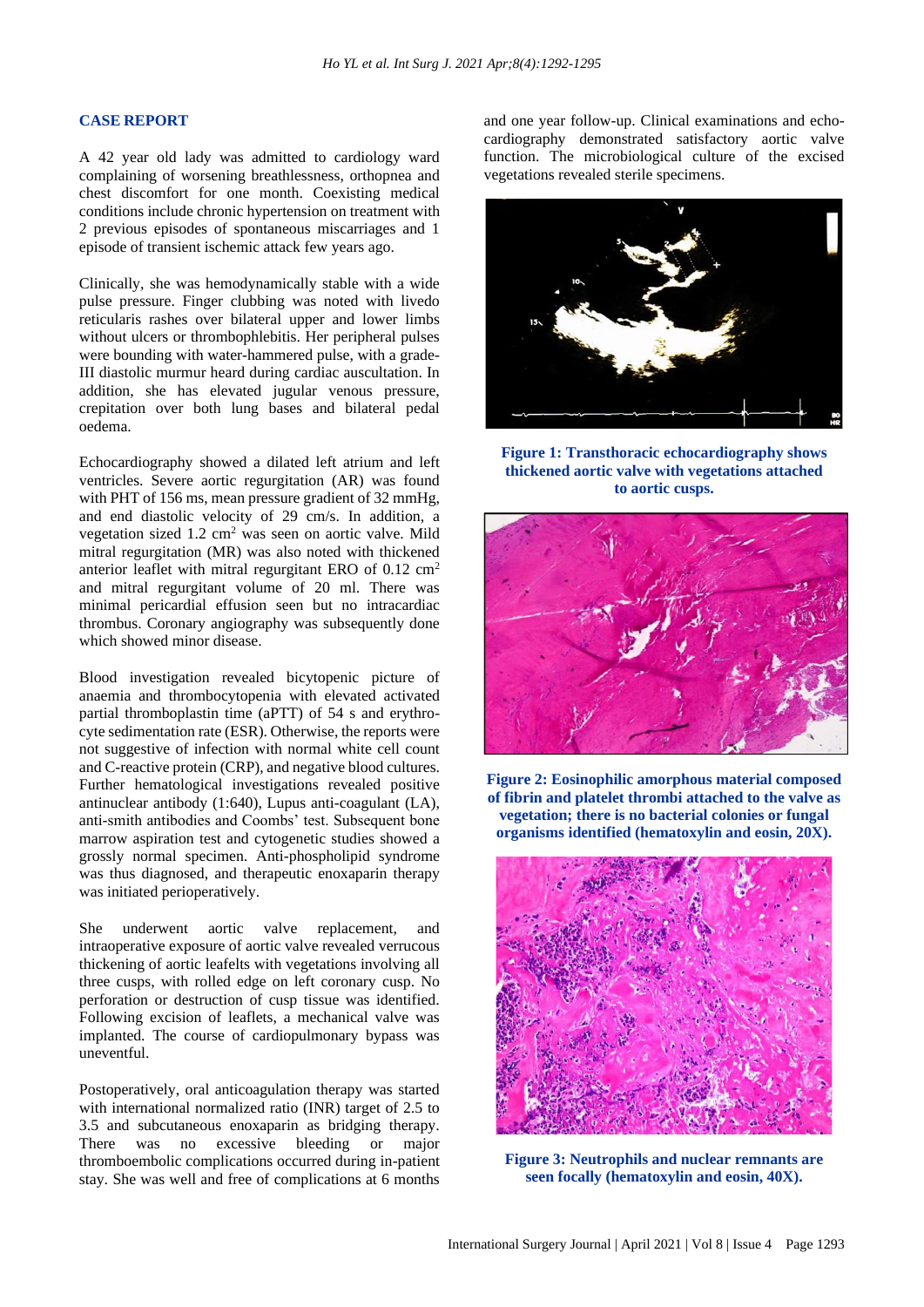# **DISCUSSION**

APS is a multi-system disorder of autoimmune aetiology. This syndrome is defined clinically by recurrent arterial and venous thrombotic events as well as recurrent pregnancy loss, with serologically positive testing of antiphospholipid antibodies including lupus anticoagulant (LA) and anticardiolipin antibodies (aCL). Clinically, the index of suspicion for APS should be raised if activated partial thromboplastin time is raised, with positive corresponding serum antibody markers. APS comprises a wide array of clinical features such as venous and arterial thromboses, recurrent pregnancy loss and even thrombocytopenia. Heart valve disease is a common cardiac manifestation in patients with APS, and it is defined in the absence of rheumatic and infective endocarditis. It was reported as high as 32-38% prevalence of valvular lesion occur in patients with APS by transthoracic echocardiography.1,2 When transoesophageal echocardiography is used, the incidence may increase to 75%.<sup>3</sup> Patients with APS often suffer from valvular heart disease which is defined by its morphological pattern of valvular thickening and valvular vegetation, also known as Libman-Sacks endocarditis.<sup>1</sup> Libman-Sacks endocarditis has a predilection for mitral valve disease, followed by aortic valve although mitral valve is relatively spared in this case. The predominant functional abnormalities ranging from valvular thickening to valvular regurgitation, but stenosis is rarely seen. In this case, the negative infective parameters and cultures with the finding of sterile fibrin fibrinous and verrucous vegetations confirm the diagnosis of Libman-Sacks endocarditis.

The role of antiphospholipid antibodies in the pathogenesis of Libman-Sacks endocarditis remained unclear, probably the result of autoimmune antibodies being directed against the negatively charged phospholipids on the endothelial membranes, or induc-tion of autoantibodies by molecular mimicry caused by infectious agents, leading to subendocardial inflammation and subsequent thrombosis and fibrosis.<sup>4</sup> Grossly, Libman-Sacks valvular lesions are typically small sessile and wart-like growth which forms a fibrous plaque with focal calcification. This process is accompanied by marked scarring and fibrosis, which organize and coalesce leading to thickening and distortion of the valve, and subsequent valvular dysfunction, findings which are evident in this case study.<sup>5</sup>

Patients with APS often first presented with thromboembolic events from other systems rather than cardiac manifestation, most commonly cerebrovascular ischemic events, which is apparent in this case where patient had transient ischemic attack years ago. These thromboembolic episodes might be due to direct effect of antiphospholipid antibodies or intermittent dislodgement of Libman-Sacks vegetations. Majority of valvular impairment associated with Libman-Sacks endocarditis is mild with minor haemodynamic disturbance without clinically overt significance, and only 4-6% of APS patients with heart valve disease develop severe valvular dysfunction that requires surgical intervention.<sup>6</sup>

Diagnosing Libman-Sacks endocarditis often necessitate exclusion of rheumatic valve disease and infective endocarditis. However, it must be remembered that this valve lesion can also predispose to infective endocarditis. Unlike infective endocarditis where the valve needs to be completely excised to remove infected tissue, repair and preservation of the valve is possible in selected patients with Libman-Sacks endocarditis although there is only limited data comparing valve repair and replacement. The indications for surgery remain dispute, and the outcomes of surgical valvular replacement have been limited to case reports or series, however, we agreed on the clear indications for surgical intervention, which include severe valvular dysfunction, large vegetations and recurrent embolization despite therapeutic systemic anticoagulation. Furthermore, non-bacterial thrombotic endocarditis may have much greater risk for vegetation embolization than infective endocarditis.<sup>7</sup> To date, there are still conflicting data regarding the most suitable types of valve used for surgical replacement. The selection of mechanical valve in this case was based on the existing unavoidable requirement for lifelong anticoagulation therapy. A mechanical valve may be theoretically more advantageous over a tissue valve considering the younger age of patients at the time of surgery and the need for lifelong anticoagulation. However, the use of tissue valve has increased progressively over the years to allow for easier and safer management of anticoagulation therapy, compounded by the complex monitoring of anticoagulation due to presence of antibodies, and the possible coexisting thrombocytopenia.<sup>8</sup> Further studies need to be done to study the outcomes of both types of valve, and if tissue valve is used, the possible immunological deterioration of the valve.

Perioperative management of APS patients undergoing cardiac surgery with cardiopulmonary bypass is a major concern and remains challenging due to the significant risk of thrombosis with the cessation of anticoagulation therapy, as well as bleeding secondary to excessive anticoagulation intraoperatively or coagulation factor deficiency. Preoperatively, these patients may already be on anticoagulation therapy, and discontinuation of such anticoagulation therapy perioperatively exposes them to the risk of thrombolic and vaso-occlusive complications. Furthermore, the stress associated with surgery, systemic inflammatory response syndrome (SIRS) and sepsis, or a minor alteration in anticoagulation regime can trigger catastrophic APS, which in term can cause thrombotic occlusion in multiple organs resulting in mortality as high as 50%.9,10 In our patient, enoxaparin was used instead of unfractionated heparin to avoid the associated complication of heparin-induced-thrombocytopenia, and therapeutic dose of enoxaparin was started preoperatively prior to surgery and continued postoperatively as bridging